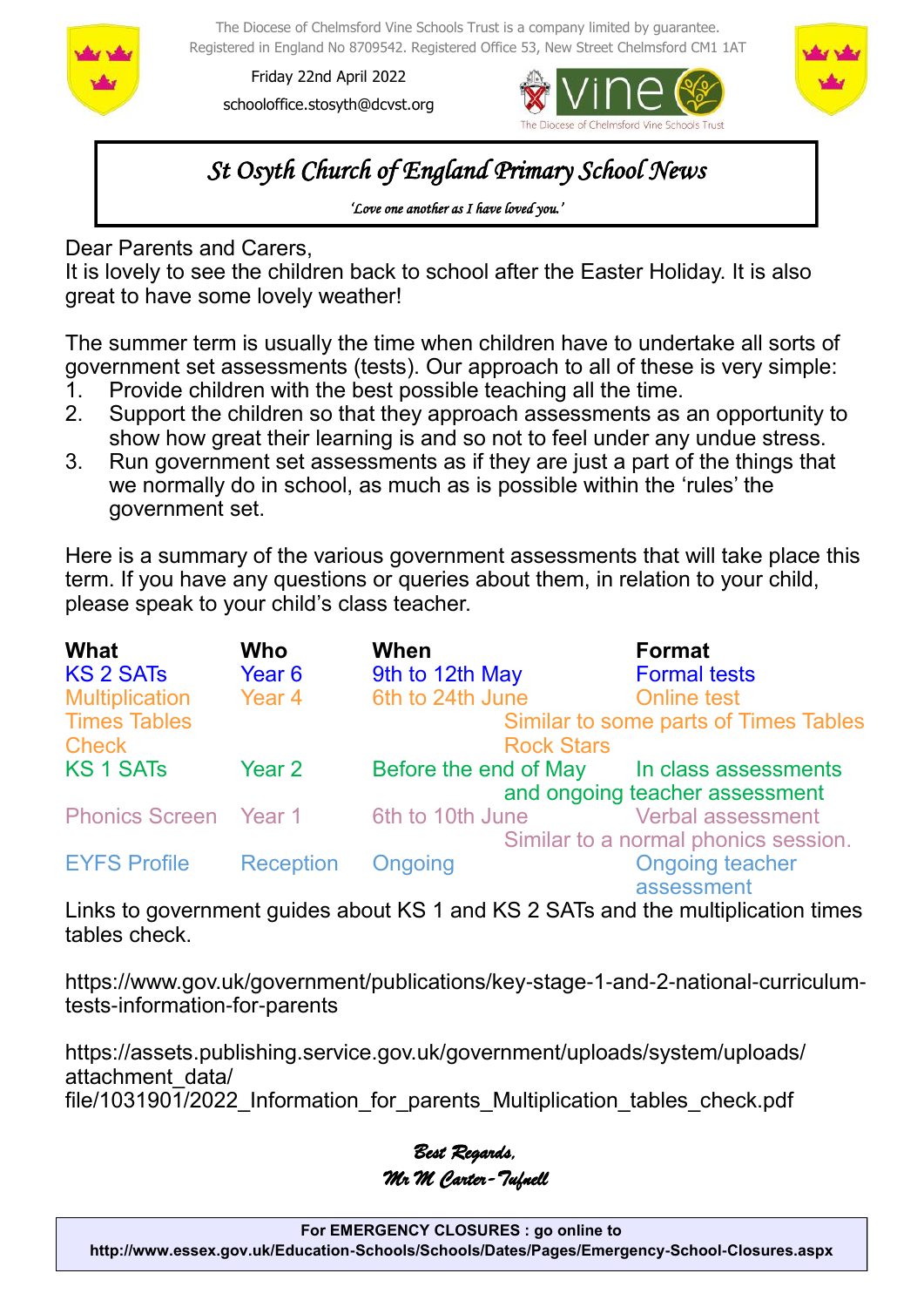### **School dinners - bookings can now be made until the May half term**

Dinner bookings need to be made online, please select your meal choices and add the items to the basket before proceeding to the checkout. If your child is eligible for free school meals or universal infant free school meals you also need to complete the checkout process but you will not be charged.

**If you think you may be eligible for free school meals please contact the school office for a form.** 

Everyone is reminded not to park on the zig zag lines outside school and also to be considerate to all our neighbours and not to block their driveways.



All children must have a full **named** PE kit in school every day.

**PE Kit: Black shorts,** 



**White t-shirt, Plimsols**

**Additional items allowed for outside: Plain tracksuit bottoms, top and trainers**

Children can wear a Fitbit (or similar) to school, but it is their responsibility to keep it safe during the day.

**All Watches, Fitbits and earrings need to be removed for P.E. lessons**



 **School Uniform**

Our full uniform policy can be accessed on our website: https://st-[osyth.essex.sch.uk/key](https://st-osyth.essex.sch.uk/key-information/uniform/)-information/uniform/ Alternatively, hard copies can be requested from our school office. New Prices from 1st April 2022



**Lost Property**

Please ensure that all uniform is named, in order for it to be returned to your children.



This also applies to coats and lunch boxes.



**Breakfast Club** is open from 7.45am for **all ages**, costing **£3.00 per session**.

Please accompany your children into the school office, the children have breakfast and a chance to play. If you unexpectedly need to use Breakfast Club your child can be booked in on arrival, but payment must be made before the end of the day.

 **These sessions must be booked and paid for on school money in advance**.



# **Club News**

Summer clubs will start next week, Please check your messages to see if your child has been registered on a club they requested.